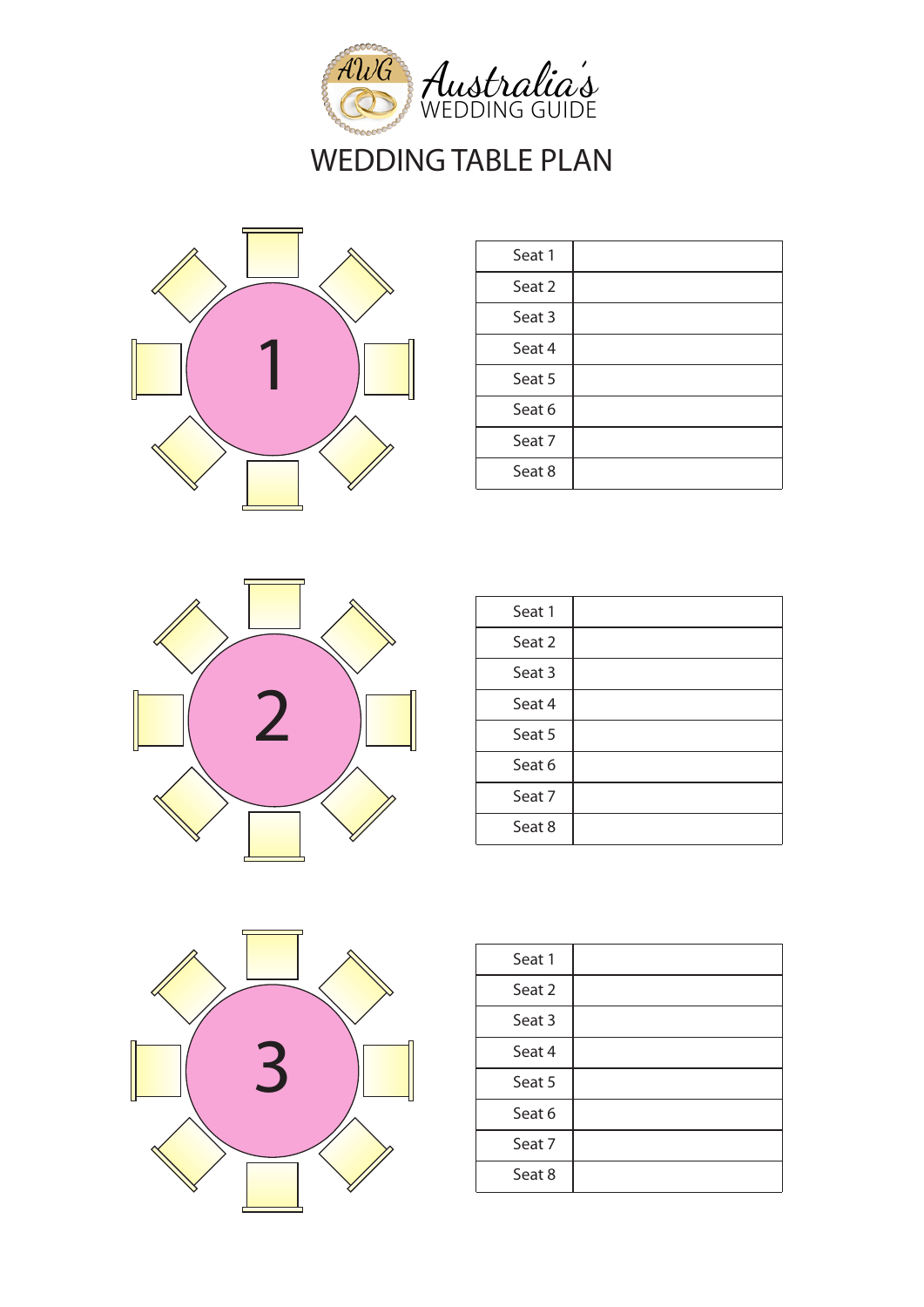





| Seat 1 |  |
|--------|--|
| Seat 2 |  |
| Seat 3 |  |
| Seat 4 |  |
| Seat 5 |  |
| Seat 6 |  |
| Seat 7 |  |
| Seat 8 |  |
|        |  |



| Seat 1 |  |
|--------|--|
| Seat 2 |  |
| Seat 3 |  |
| Seat 4 |  |
| Seat 5 |  |
| Seat 6 |  |
| Seat 7 |  |
| Seat 8 |  |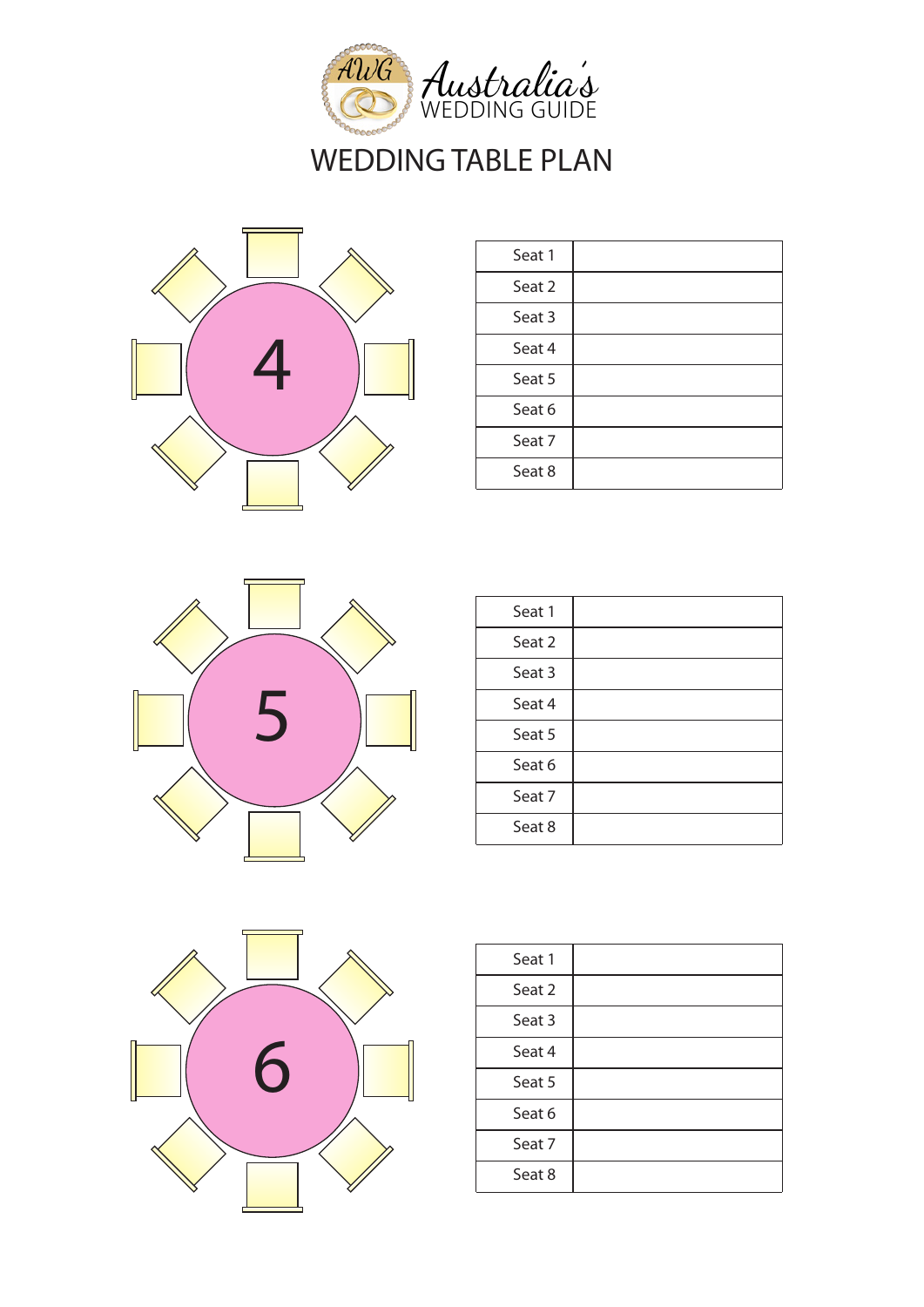



| Seat 1 |  |
|--------|--|
| Seat 2 |  |
| Seat 3 |  |
| Seat 4 |  |
| Seat 5 |  |
| Seat 6 |  |
| Seat 7 |  |
| Seat 8 |  |



| Seat 1 |  |
|--------|--|
| Seat 2 |  |
| Seat 3 |  |
| Seat 4 |  |
| Seat 5 |  |
| Seat 6 |  |
| Seat 7 |  |
| Seat 8 |  |
|        |  |



| Seat 1 |  |
|--------|--|
| Seat 2 |  |
| Seat 3 |  |
| Seat 4 |  |
| Seat 5 |  |
| Seat 6 |  |
| Seat 7 |  |
| Seat 8 |  |